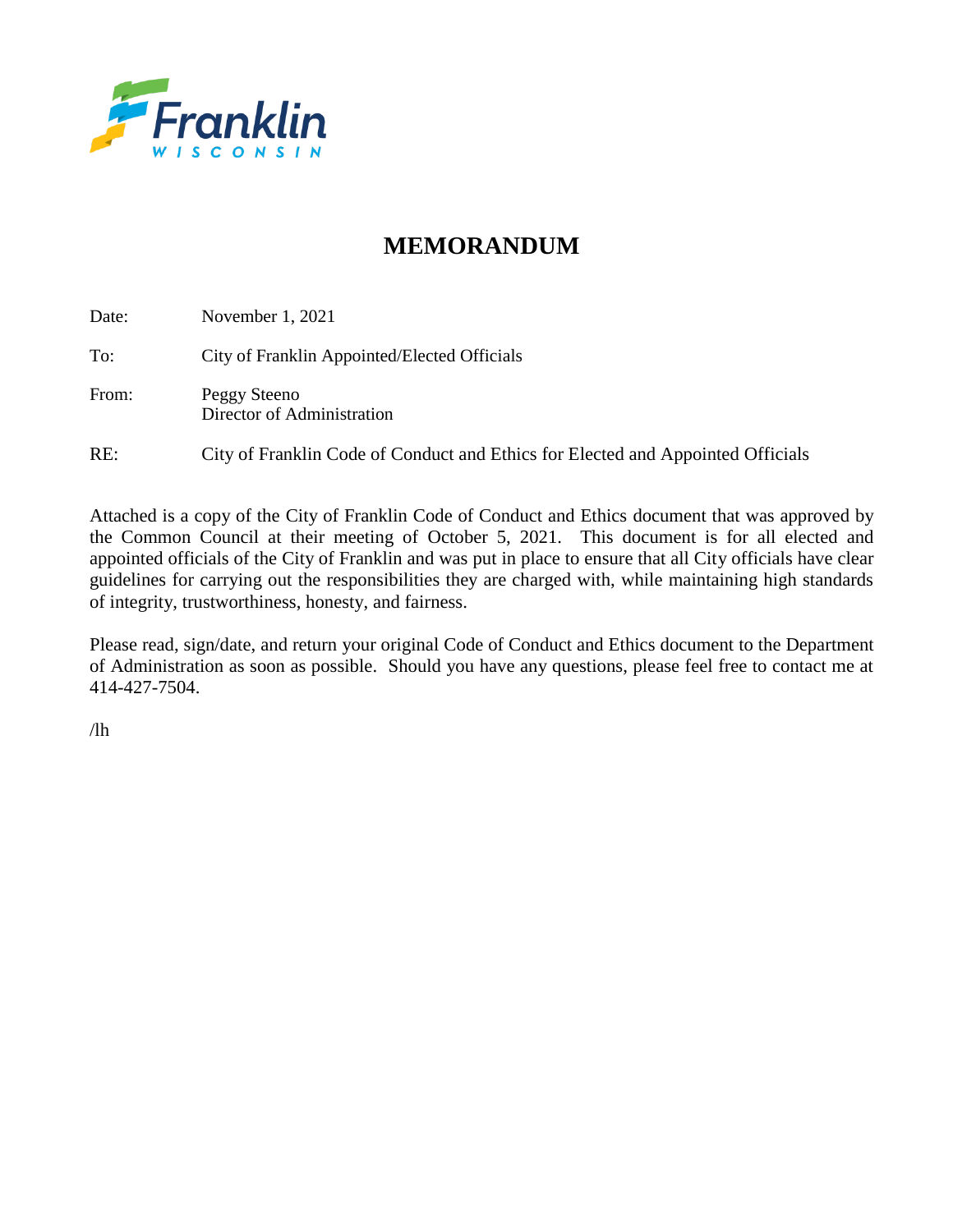# **CITY OF FRANKLIN CODE OF CONDUCT AND ETHICS ELECTED AND APPOINTED OFFICIALS October 5, 2021**

#### **SECTION 1: PURPOSE**

It is the policy of the City of Franklin to uphold, promote, and demand the highest standards of ethics from its elected and appointed officials. Accordingly, the Mayor; Common Council Members; Commission/Board/Committee Members; and Appointed Officials shall maintain the standards of personal integrity, trustworthiness, honesty, and fairness in carrying out their public duties, avoid improprieties in their roles as public servants, comply with all applicable laws, and shall not use their City position or authority improperly or for personal gain.

This Code of Conduct exists to ensure that all officials have clear guidelines for carrying out their responsibilities in their relationships with each other, with the City staff, with the citizens of Franklin, and with all other private and governmental entities. It is understood that all City Officials aspire to maintain these standards. In the event that these shared objectives are not met, self-correction is the goal, with enforcement occurring when necessary.

All officials recognize that an action may be legal but may also be unprofessional, inappropriate, or perceived as a form of harassment or abuse.

This Code of Conduct works in conjunction with the City of Franklin Municipal Code and State of Wisconsin Statutes.

#### **SECTION 2: ELECTED OFFICIALS AND COMMISSION/BOARD/COMMITTEE MEMBERS CONDUCT WITH ONE ANOTHER**

The Common Council and Mayor (hereinafter the "Council") have a responsibility to set policy for the City. In doing so, certain types of conduct foster positive debate while other types do not. The Council is responsible for treating one another as they wish to be treated. The same expectation is in place for Commission/Board/Committee Members.

The Council, as well as Commissions/Boards/Committees, is composed of individuals with a wide variety of backgrounds, personalities, values, opinions, and goals. Understanding the diversity which exists, all who choose to serve in public office have the obligation to preserve and protect the well-being of the community and its citizens. In all cases, this common goal is to be acknowledged, and all officials must recognize that certain behavior will lead to success while other behavior is counterproductive.

#### A. Use of Formal Titles

All officials will make every effort to refer to one another and City staff formally during public meetings as Mayor, Council President, Alderperson, Board/Commission/Committee Member, followed by the individual's last name.

B. Use of Civility and Decorum in Discussions and Debate

Difficult questions, tough challenges to a particular point of view, and criticism of ideas and information are legitimate elements of free democracy in action. Every official has the right to an individual opinion, without interruption, which is to be respected by the other officials. Officials shall not be hostile, degrading, or defamatory when debating a contentious issue. Each official is to work under the premise that all other officials are acting with appropriate motives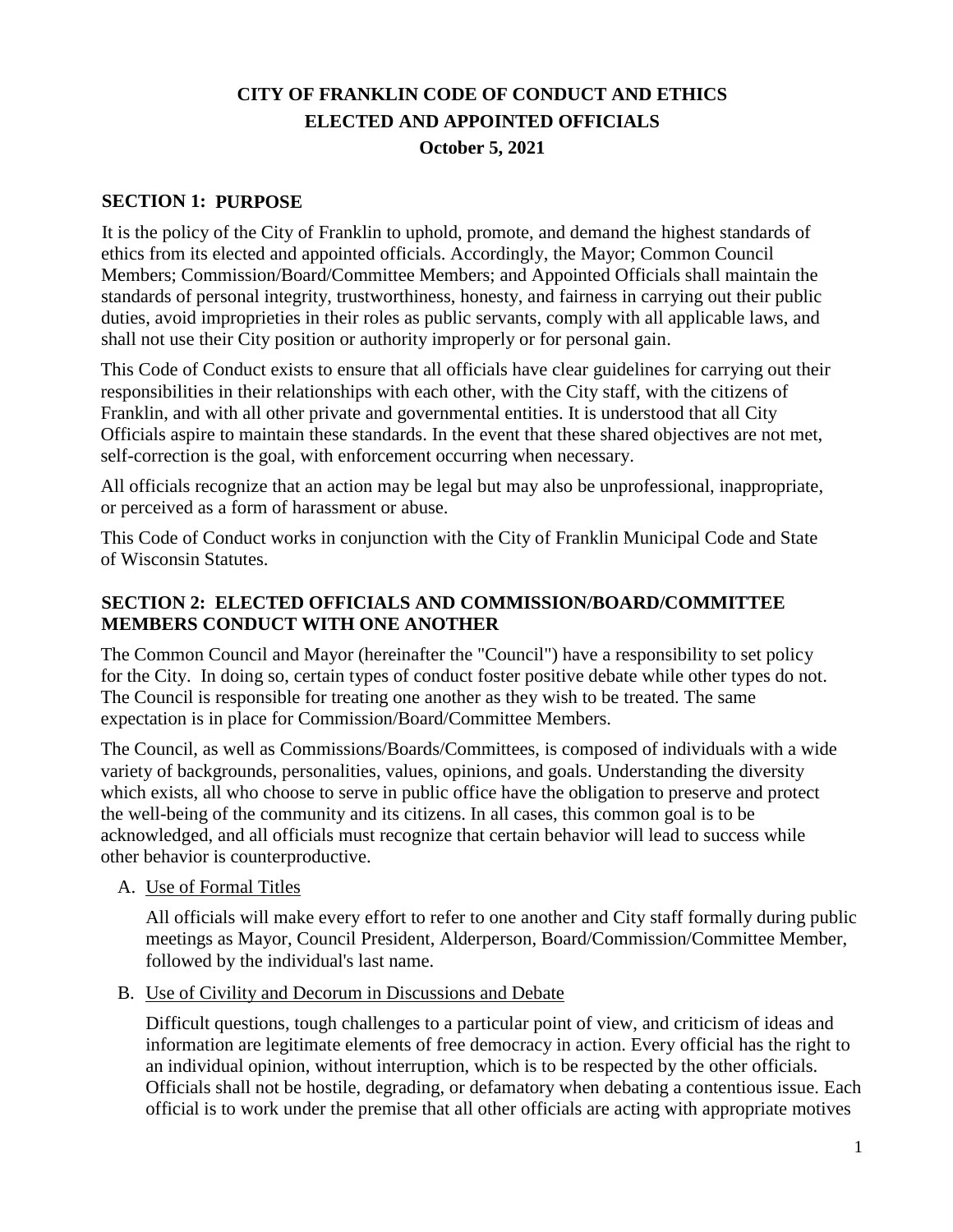and keeping the interest of the public in mind, and are not to be criticized for differing opinions because they believe them to be lacking in judgment or are improperly motivated.

However, this does not allow any official to make belligerent, impertinent, slanderous, threatening, abusive, or personally disparaging comments in public meetings or during individual encounters. Shouting, attacking, or other actions that could be construed as threatening or demeaning will not be tolerated. If an official is personally offended by the remarks of another official, the offended official should voice the concern promptly and afford the other official the opportunity to either explain the comment or apologize. If that is not successful, the offended official should call for a "point of personal privilege".

#### C. Honor the Role of the Chair in Maintaining Order

It is the responsibility of the Mayor, as Chair of the Council, as well as Commission/Board/Committee Chairs, to keep the discussion of all members on track during meetings. Council/Commission/Board/Committee Members are to respect the efforts by the Mayor/Chair to focus discussion on current agenda items. If there is disagreement about the agenda or the Mayor's/Chair's actions, those objections are to be voiced respectfully and with reason, following commonly recognized parliamentary procedure.

#### D. Dissemination of Information

Out of courtesy to all Council Members, important safety matters, as determined by the Mayor, will be communicated to the Council Members as soon as practicable once they become available/known. In addition, new information regarding appropriate City Business/Communications will be disseminated to the Body prior to disseminating on social media.

#### E. Use of Electronic Devices

Respect for one another, constituents, and those appearing before the Council and Commissions/Boards/Committees is paramount, and full attention to the matters before the Body is the purpose of meetings. The use of electronic devices to communicate regarding City business during meetings is prohibited since it presents an opportunity for violation of open meetings and open records laws. Personal use (i.e. use not related to City Business) of electronic devices is strongly discouraged and is to be reserved only for urgent situations. However, it is acknowledged that occasional use of electronic devices occurs for business purposes within the context of meetings and is acceptable.

#### F. Social Media

Social media presence by those officials covered under this code is to be informative in nature and positively reflect on the community and City staff, and promote local activities. All officials shall avoid expressing opinions or bias regarding City business or issues that may come before the Council/Commission/Board/Committee when it may be construed that they are acting on behalf of the City.

In the use of social media, all officials are to abide by the following:

- Refrain from making belligerent, impertinent, slanderous, threatening, abusive, or personally disparaging comments;
- Ensure that they do not participate in discrimination or harassment, even if the identified behavior is not targeting a protected class, consisting of unwelcome conduct, sexual or otherwise, whether verbal, physical, or visual. Harassing conduct includes, but is not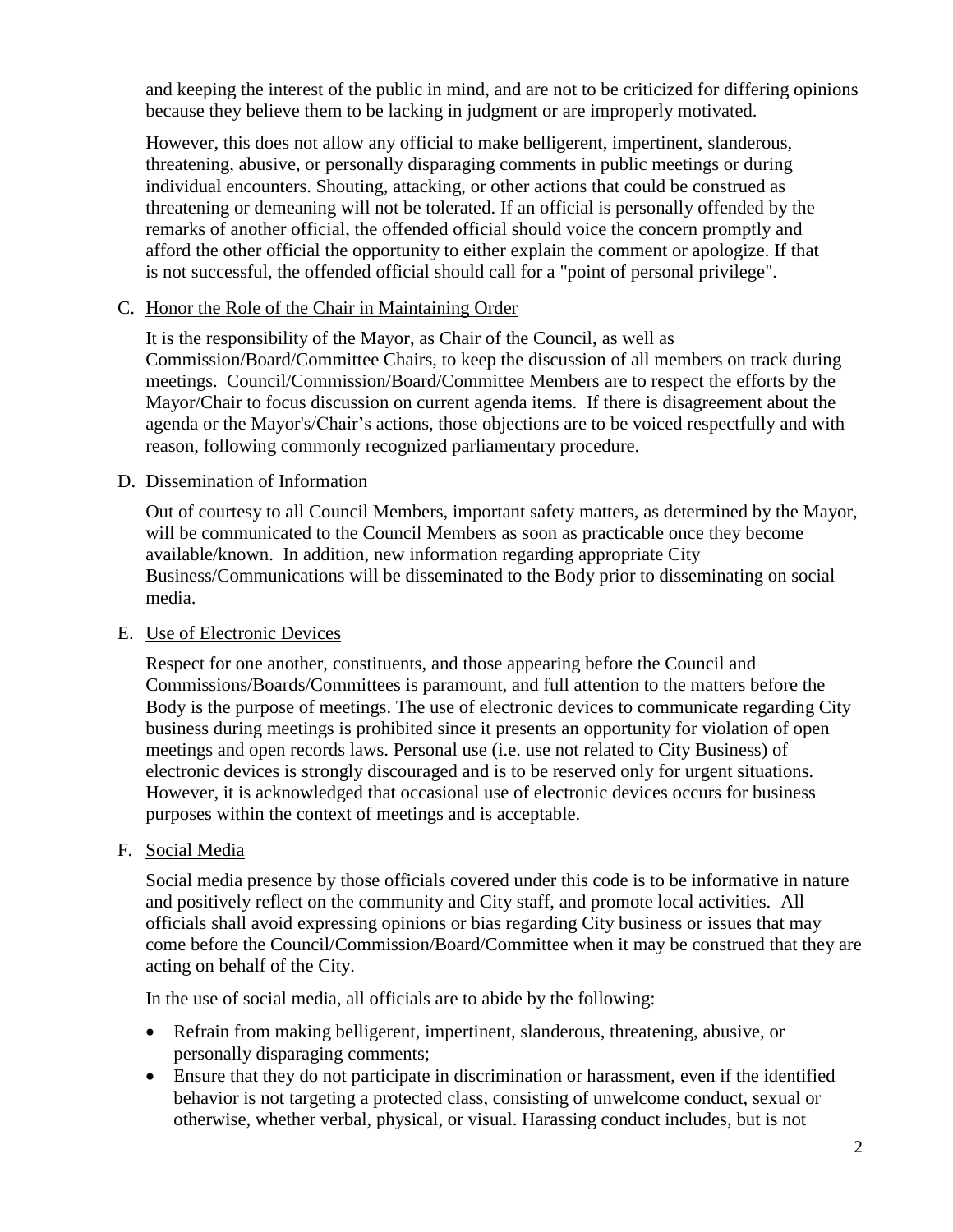limited to: slurs or negative stereotyping; bullying, threatening, intimidating or other hostile acts; degrading jokes and display or circulation of graphic material that degrades or shows hostility; and physical touching;

- Shall never demean or personally attack an employee regarding the employee's job performance in public; and
- Are to demonstrate their honesty and integrity, and to be an example of appropriate and ethical conduct.

## G. Newsletters by Council Members

Council Members are allowed to create newsletters; however, all Council Members must ensure that in expressing their own opinion, they do not mislead any reader/listener into believing that their individual opinion is that of the entire Council/Commission/Board /Committee unless the Council/Commission/Board/Committee has taken a vote of the Body on that specific issue and the Member's opinion is the same as the result of the vote of the Body on the matter.

## H. Discrimination and Other Harassment

The Council is committed to providing an environment that is free from discrimination and harassment, even if the identified behavior is not targeting a protected class. Harassment consists of unwelcome conduct, sexual or otherwise, whether verbal, physical, or visual. Harassing conduct includes, but is not limited to: slurs or negative stereotyping; bullying, threatening, intimidating or other hostile acts; degrading jokes and display or circulation of graphic material that degrades or shows hostility; and physical touching.

## **SECTION 3: ELECTED OFFICIALS AND COMMISSION/BOARD/COMMITTEE MEMBERS CONDUCT WITH CITY STAFF**

Governance of the City relies on the cooperative efforts of elected officials who set policy and City staff who implement and administer the Council's policies. Therefore, every effort is to be made to be cooperative and show mutual respect for the contributions made by each other for the good of the community.

The City of Franklin, through its form of government and Municipal Code, charges the Mayor as the responsible person for all staff in the City, except as may be otherwise provided by law pursuant to the Wisconsin Statutes.

The Common Council, upon recommendation from individual Council Members, professional staff, and volunteer Boards/Commissions/Committees, authorizes various aspects of personnel management including policies, pay plans, benefit plans and other related items. On Council direction, the Mayor is charged with implementing these items while working with the executive team. This provides for a single manager to direct our staff.

Members of the Common Council must be diligent in maintaining this "chain of command". Council Members shall not engage in directing employees in their tasks and/or injecting themselves into tasks and projects. Council Members are encouraged to get to know and support the City's 240+ employees, and treat them with respect and professionalism.

Should an individual Council Member see a deficiency, need a project or task performed, have a special request for service, or any other directive for staff, he/she is to communicate that, in writing, including the specific issue as well as a requested resolution, to the Mayor or Director of Administration. (This does not include Council Members' need for additional information needed for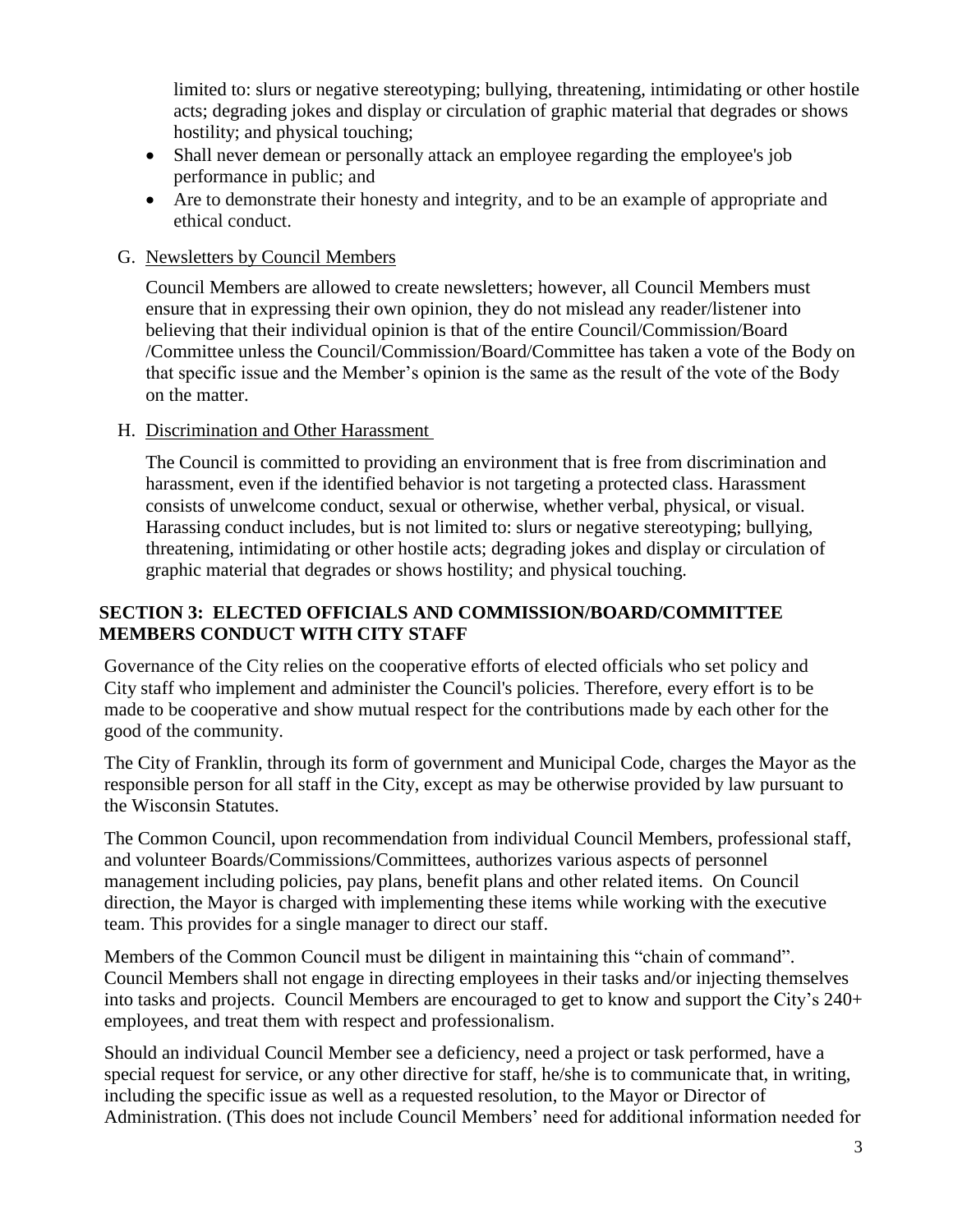Council agenda items or issues relevant to their districts, which is covered in the Rules of the Common Council.) In the event that the matter is not resolved within a reasonable amount of time after communications with the Mayor and the Director of Administration, the matter may be discussed at a Council or Committee of the Whole Meeting at the call of two Council Members by filing a written request with the Clerk.

All elected and appointed officials must constantly be aware of their impact on the morale and reputation of our employees in their statements and interactions.

#### A. Treat Staff as Professionals

Council/Commission/Board/Committee Members shall treat all staff as professionals. Clear, honest communication that respects the abilities, experience, and dignity of each individual is expected. Poor behavior toward staff is not acceptable. Council/Commission /Board/Committee Members should refer to staff by their title followed by the individual's last name in public meetings when first introduced.

#### B. Never Publicly Demean or Personally Attack an Individual Employee

Council/Commission/Board/Committee Members shall never demean or personally attack an employee regarding the employee's job performance in public. All employee performance issues shall be directed to the Mayor or the Director of Administration through private correspondence or conversation.

#### C. Do not Supersede Administrative Authority

Unless otherwise provided in this Code, neither the Council, nor any of Commission/Board /Committee Members, shall attempt to supersede the administration's powers and duties. Neither the Council nor any Commission/Board/Committee Member thereof shall give orders to any of the Department Heads or their subordinates, either publicly or privately. Council/Commission/Board/Committee Members shall not attempt to unethically influence or coerce City staff concerning either their actions or recommendations to awarding contracts, selection of consultants, processing of development proposals, the granting of City licenses and permits, or any other similar City function.

Nothing in this section shall be construed, however, as prohibiting a Council Member or Commission/Board/Committee Member in an open meeting from fully and freely discussing with or suggesting to the Department Heads anything pertaining to City affairs or the interests of the City. And, it is also noted that there may be limited occasions when Council/Commission/Board/Committee Members need to communicate with staff outside public meetings, not related to questions on agenda matters.

## D. Do Not Solicit Political or Business Support from Staff

Council/Commission/Board/Committee Members shall not solicit any type of political support, including: financial contributions, display of posters or lawn signs, name on support list, collection of petition signatures, etc., from City staff. City staff may, as private citizens within their constitutional rights, support political candidates, however all such activities must be done away from the workplace and be the will of the staff member. Photographs of uniformed City employees shall not be used in political ads.

Council/Commission/Board/Committee Members should refrain from soliciting personal business, i.e. services, patronage, etc. that are not offered to the general public, from staff.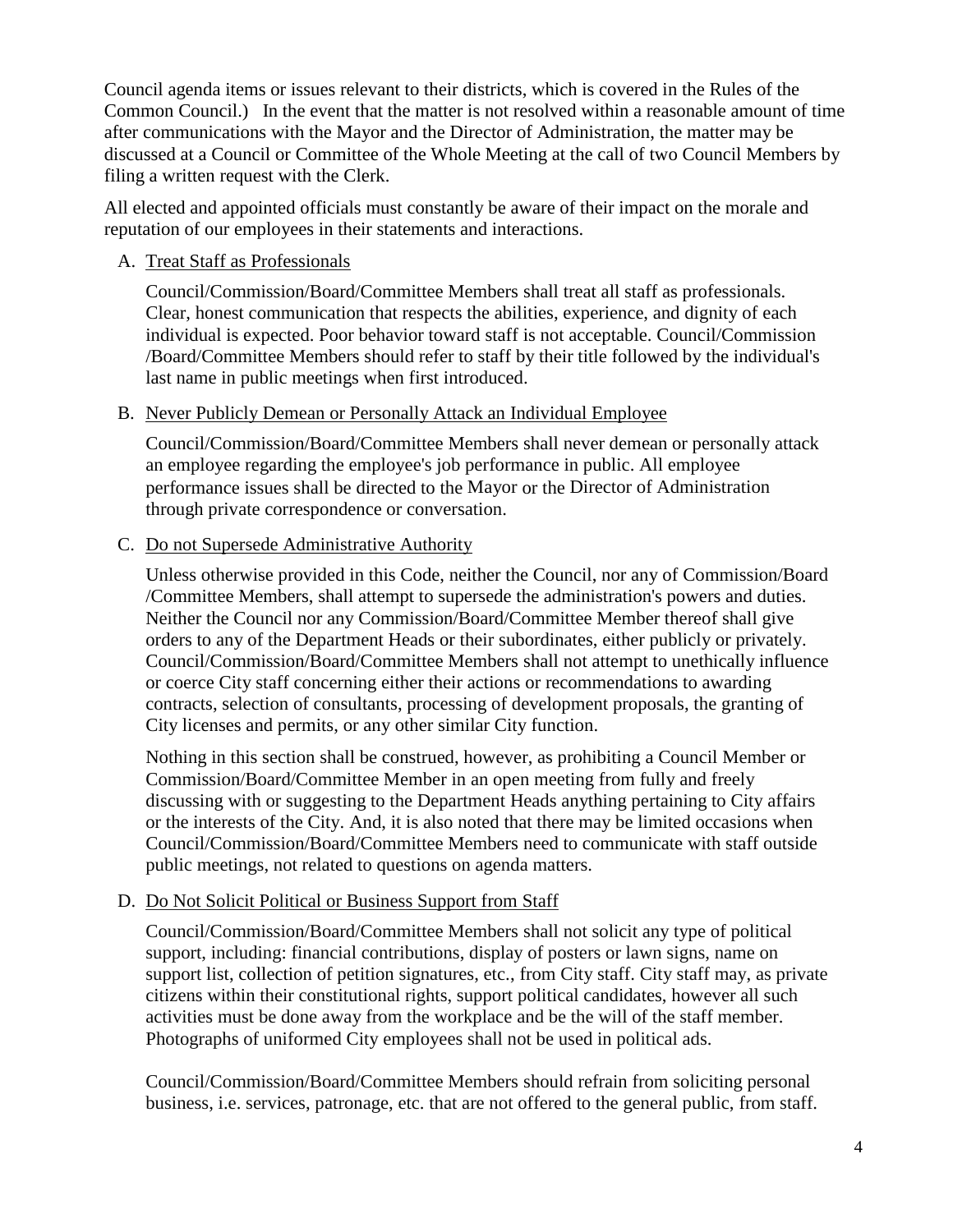## **SECTION 4: ELECTED OFFICIALS AND COMMISSION/BOARD/COMMITTEE MEMBERS CONDUCT TOWARDS THE PUBLIC**

## **In Public Meetings**

Making the public feel welcome is an important part of the democratic process. No signs of partiality, prejudice, or disrespect are to be evident on the part of individual Council/Commission/Board/Committee Members toward an individual participating in a public forum. Every effort is to be made to be fair and impartial in listening to public testimony or input. All Council/Commission/Board/Committee Members are to demonstrate, both publicly and privately, their honesty and integrity, and to be an example of appropriate and ethical conduct. And, all Council/Commission/Board/Committee Members are to respect and appreciate the public's participation, input, and opinions.

## A. Be Welcoming to Speakers and Treat Them with Care and Respect

For many citizens, speaking in front of a governing body is a new and difficult experience; under such circumstances, many are nervous. Council/Commission/Board/Committee Members are expected to treat citizens with care and respect. (See section 2 D.) All Council/Board/Commission/Committee Members are to commit full attention to the speakers or any materials relevant to the topic at hand. Comments, when appropriate, and non-verbal expressions are to be respectful and professional.

## B. Be Fair and Equitable in Allocating Public Hearing Time to Individual Speakers

The Mayor/Chair will determine and announce time limits on speakers at the start of the Public Hearing. Generally, each speaker will be allocated three minutes, with applicants, appellants, or their designated representatives allowed additional time. If a substantial number of speakers are anticipated, the Mayor/Chair may shorten the time limit and/or ask speakers to limit themselves to new information and points of view not already covered by previous speakers.

Each speaker may only speak once during a Public Hearing unless the Body requests additional clarification later in the process. After the close of the Public Hearing, no additional public testimony will be accepted unless the Body reopens the Public Hearing for a limited and specific purpose.

## C. Ask for Clarification, but Avoid Debate and Argument with the Public

Only the Mayor/Chair (no other Council/Board/Commission/Committee Members), shall be allowed to interrupt a speaker during a presentation if needed to clarify, keep on topic, or similar. Council/Board/Commission/Committee Members may ask the Mayor/Chair to have the speaker repeat or clarify if there is an audio issue, hallway noise, or other similar matter. And, Council/Board/Commission/Committee Members may ask the Mayor/Chair for a point of order if the speaker is off the topic, exhibiting behavior or language that the Member finds disturbing or out of line, or if there are inaccurate statements made that the Member would like corrected. Member questions, regarding public input, to seek, clarify, or expand information are be directed to the Mayor/Chair.

## D. Follow Parliamentary Procedure in Conducting Public Meetings

The City Attorney serves as advisory parliamentarian for the City and is available to answer questions or interpret situations according to parliamentary procedures. Final rulings on parliamentary procedure are made by the Mayor, subject to the appeal of and to the Council, per Robert's Rules of Order.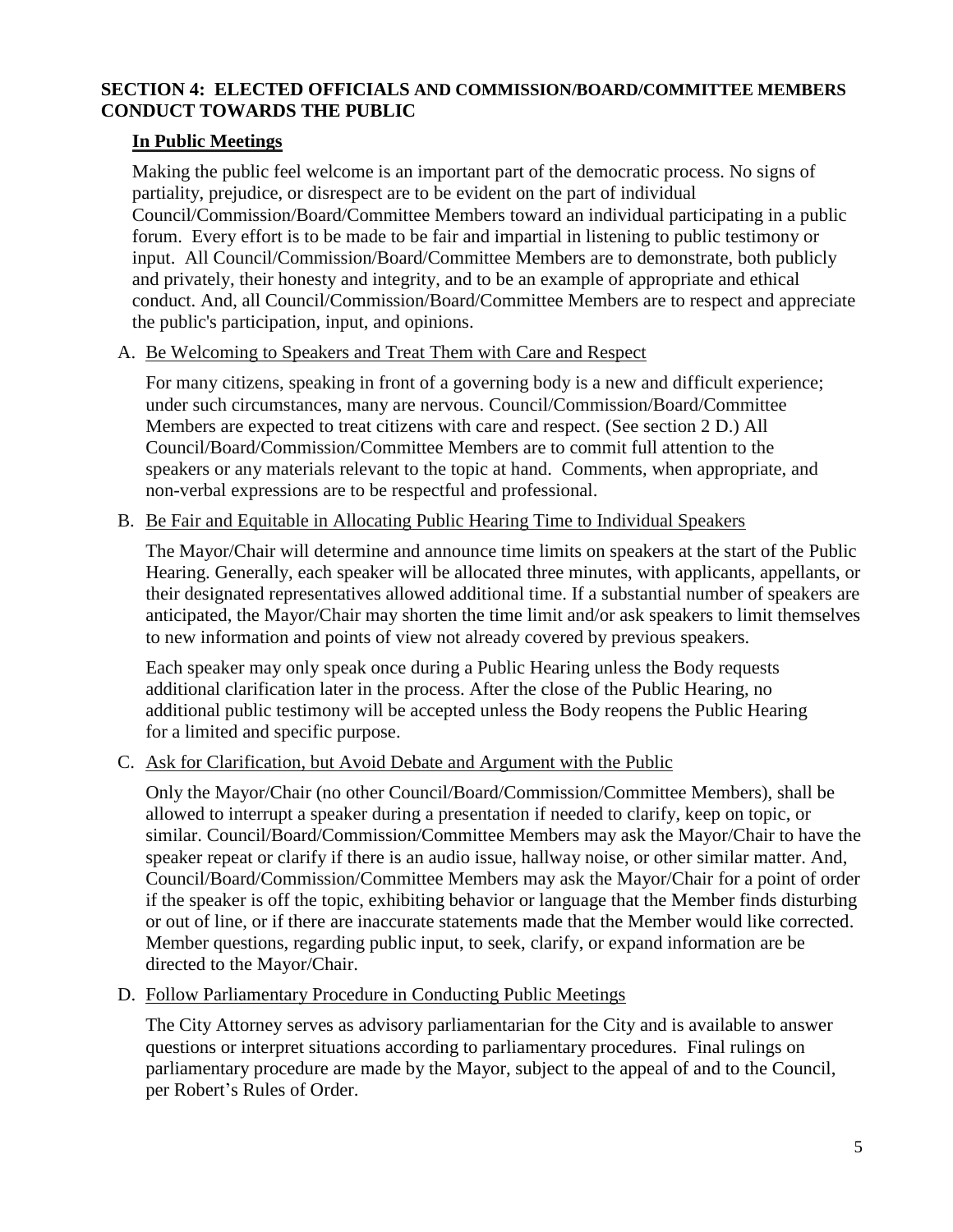#### **Outside Public Meetings**

## A. Make No Promise or Statement on Behalf of the City or Common Council in an Unofficial Setting

Council/Commission/Board/Committee Members will frequently be asked to explain a Council/Commission/Board/Committee Action or to provide their opinion regarding an issue as they meet and talk with constituents in the community. It is appropriate to provide a brief overview of City Policy and to refer the constituents to City staff or the Mayor for further information. Overt or implicit promises of specific Council/Commission/Board/Committee Action or promises that City staff will take some specific action shall be refrained from.

All Council/Board/Commission/Committee Members must ensure that in expressing their own opinions, they do not mislead any listener into believing that their individual opinion is that of the entire Council/Commission/Board/Committee unless the Council/Commission/Board/Committee has taken a vote on that specific issue and the Member's opinion is the same as the result of the vote of the Body on the matter. Likewise, no Council/Commission/Board/Committee Member shall state in writing that Member's position in a way that implies it is the position of the entire Body. A member has the right to state a personal opinion and has the right to indicate that he/she is stating such as a member of the Body but must always clarify that he/she is not speaking on behalf of the City or the Common Council/Commission/Board/Committee unless specifically authorized by that Council/Commission/Board/Committee to do so.

## **SECTION 5: ELECTED OFFICIALS AND COMMISSION/BOARD/COMMITTEE MEMBERS CONDUCT WITH OTHER GOVERNMENTAL PUBLIC AGENCIES AND OFFICES**

Since Council/Board/Commission/Committee Members act as a single Body during official City Meetings, such members should curb individual communications with other agencies. Any such interactions would simply be as a citizen, NOT as a Council/Commission/Board/Committee Member. Council/Commission/Board/Committee Members may state their office position with the City, but shall also state that the Member has not been authorized by the Council/Commission/Board /Committee and is not appearing or communicating with the agency on the specific subject matter(s) with Council/Commission/Board/Committee direction to do so (unless the Council/Commission /Board/Committee has so authorized and directed the Member to do so); Council/Commission/Board /Committee may then otherwise state the reason for appearing or communicating with the agency and/or office. Common Council Members may use their respective City email accounts to so communicate in addition to other methods of communication.

All Council/Board/Commission/Committee Members must remember that, at most times, they are perceived in public as a representative of the City and should act and speak with that responsibility in mind.

#### A. Be Clear about Representing the City or Personal Interests

If a Council/Commission/Board/Committee Member appears before another governmental agency or organization to provide a statement on an issue, the Member must clearly state whether his or her statement reflects a personal opinion or is the official position of the City.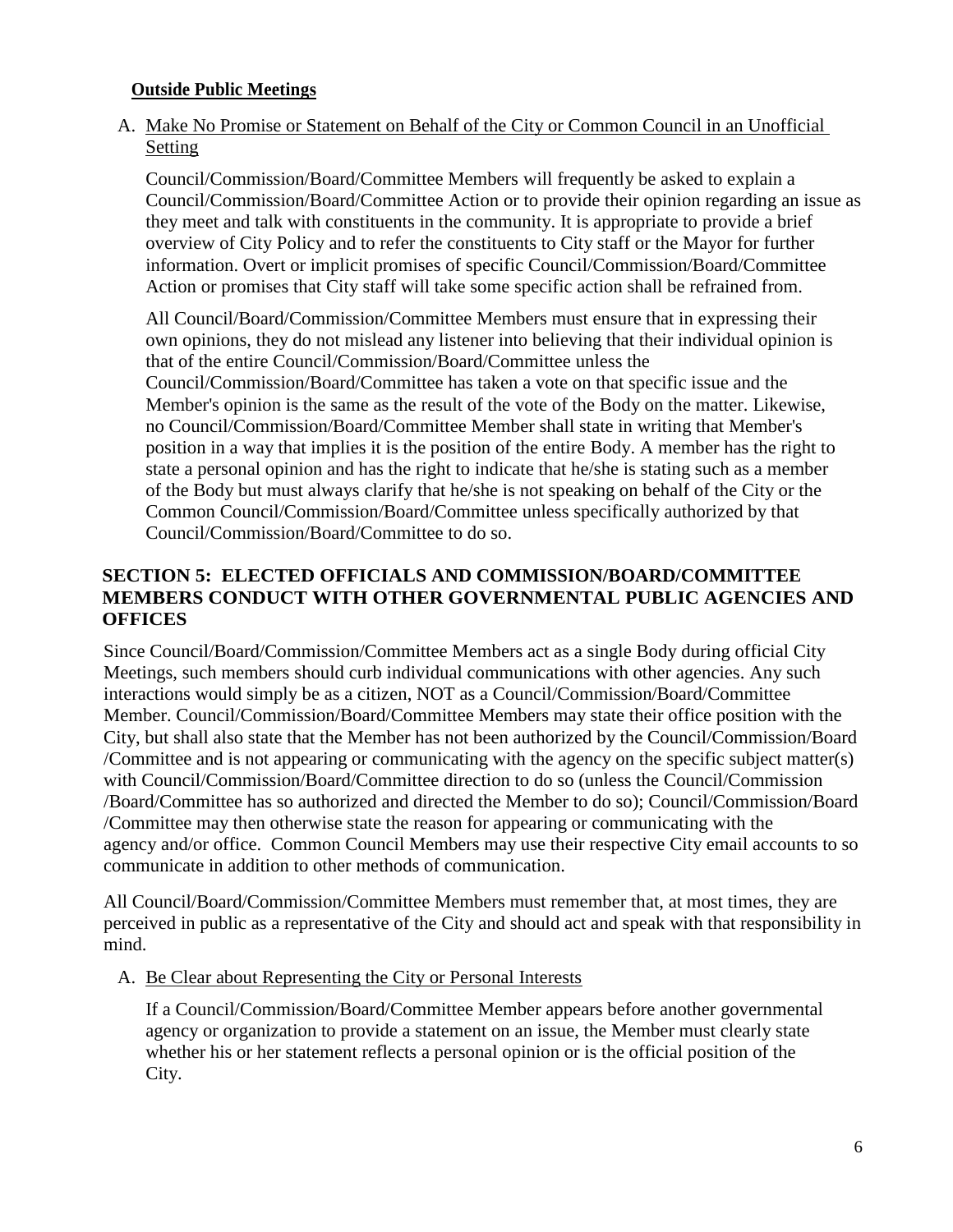All Council/Board/Commission/Committee Members must inform the applicable Body of their involvement in an outside organization if that organization is or may become involved in any issue within the City's jurisdiction. If an individual Council/Commission/Board /Committee Member publicly represents or speaks on behalf of another organization whose position differs from the City's official position on any issue, the Member must clearly communicate the organization upon whose behalf he/she is speaking and must withdraw from voting as a Council/Commission/Board/Committee Member upon any action that has bearing upon the conflicting issue.

B. Representation of the City on Intergovernmental Commissions and Other Outside Entities

Council Members serving on Boards, Commissions, or Committees as a City Representative for outside entities or agencies shall properly communicate with all other Council Members on issues pertinent to the City.

C. Conflict of Interest

Council/Board/Commission/Committee Members are encouraged to request a Conflict of Interest Opinion from the City Attorney if unsure whether a personal conflict exists on specific matters.

D. Mayor's Role Representing the City

The Mayor is charged with representing the City, speaking on its behalf, and communicating with the Council regarding these matters when appropriate.

## **SECTION 6: ELECTED OFFICIALS CONDUCT WITH COMMISSIONS/BOARDS/COMMITTEES**

A. Attendance at Commission/Board/Committee Meetings

Council Members may attend any City of Franklin Commission/Board/Committee Meeting which is open to the public.

B. Assigned Commission/Board/Committee Duties

Council Members are assigned to Boards/Commissions/Committees to provide a line of communication between the specific Commission/Board/Committee and the Common Council. As such, Council Members are to fully participate in the activities and meetings of the Commission/Board/Committee.

Regular attendance at meetings and activities is expected.

Council Members, along with City staff, shall advise the Commissions/Boards/ Committees that they serve on regarding policies and procedures of the City, and proper conduct of meetings.

C. Be Respectful of Diverse and Opposing Opinions

A primary role of Commissions/Boards/Committees is to represent many points of view in the community and to provide the Council with advice based on a full spectrum of concerns, experience, and perspectives. Council Members must be fair and respectful to all citizens serving on Commissions/Boards/Committees without regard to their backgrounds, residence, and political views.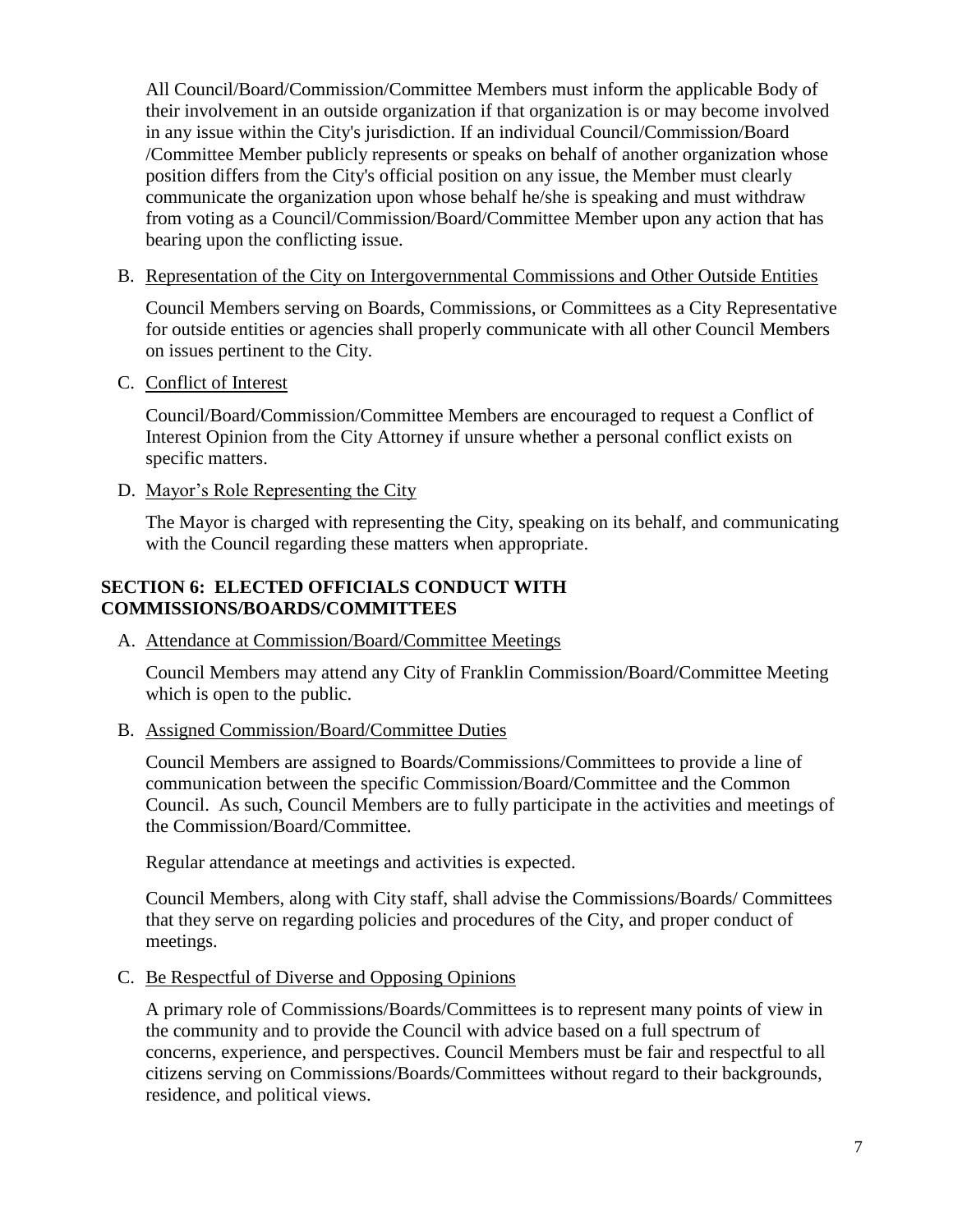## D. Closed Session Participation

Out of courtesy for the Commission/Board/Committee, Council Members not on such Commission/Board/Committee shall inform the Commission/Board/Committee Chair of their attendance in closed session in advance of attending such closed session whenever possible.

#### **SECTION 7: ELECTED OFFICIALS AND COMMISSION/BOARD/COMMITTEE MEMBERS CONDUCT WITH THE MEDIA**

#### A. Expression of Positions on Issue

When communicating with the media, all Council/Board/Commission/Committee Members must clearly state that their comments are the official position of themselves alone, and not from the Council/Commission/Board/Committee unless specifically authorized by that Council/Commission/Board/Committee. Each Council/Board/Commission/Committee Member represents one vote of the total and until a vote on any issue is taken, Council /Board/Commission/Committee Members' positions are merely their own. Council/Board /Commission/Committee Members recognize that the Mayor, or his/her designee, is the only authorized voice for the City.

B. Discussions Regarding City Staff

Council/Commission/Board/Committee Members shall not discuss personnel issues or other matters regarding individual City staff in public or with the media. Any issues pertaining to City staff shall only be addressed directly to the Mayor or the Director of Administration.

## **SECTION 8: ENFORCEMENT OF THIS CODE OF CONDUCT**

A. Filing of Complaints (Excluding Ethics, which is addressed in **Section 9** and contains separate remedies)

Any person who believes a City Official has violated a requirement, prohibition or guideline set out herein may file a sworn complaint with the City Clerk identifying: (1) the complainant's name, address and contact information; (2) position of the City official who is the subject of the complaint; (3) the nature of the alleged violation, including the specific provision of Municipal Code, Policy, Rule allegedly violated, and (4) a statement of fact constituting the alleged violation and the dates on which, or period of time during which, the alleged violation occurred.

The person making the complaint shall provide the following with the complaint: (1) all documents or other materials in the complainant's possession that are relevant to the allegation, (2) a list of all documents or other materials relevant to the allegation that are available to the complainant but not in the complainant's possession, (3) a list of all other documents or other materials relevant to the allegation but unavailable to the complainant, including the location of the documents if known, and (4) a list of witnesses, what they may know, and information to contact those witnesses.

The complaint shall include an affidavit at the end of the complaint stating that the "information contained in the complaint is true and correct, or that the complainant has good reason to believe and does believe that the facts alleged are true and correct and that they constitute a violation of the Municipal Code, Policy, or Rule". If the complaint is based on information and belief, the complaint shall identify the basis of the information and belief, including all sources, contact information for those sources, and how and when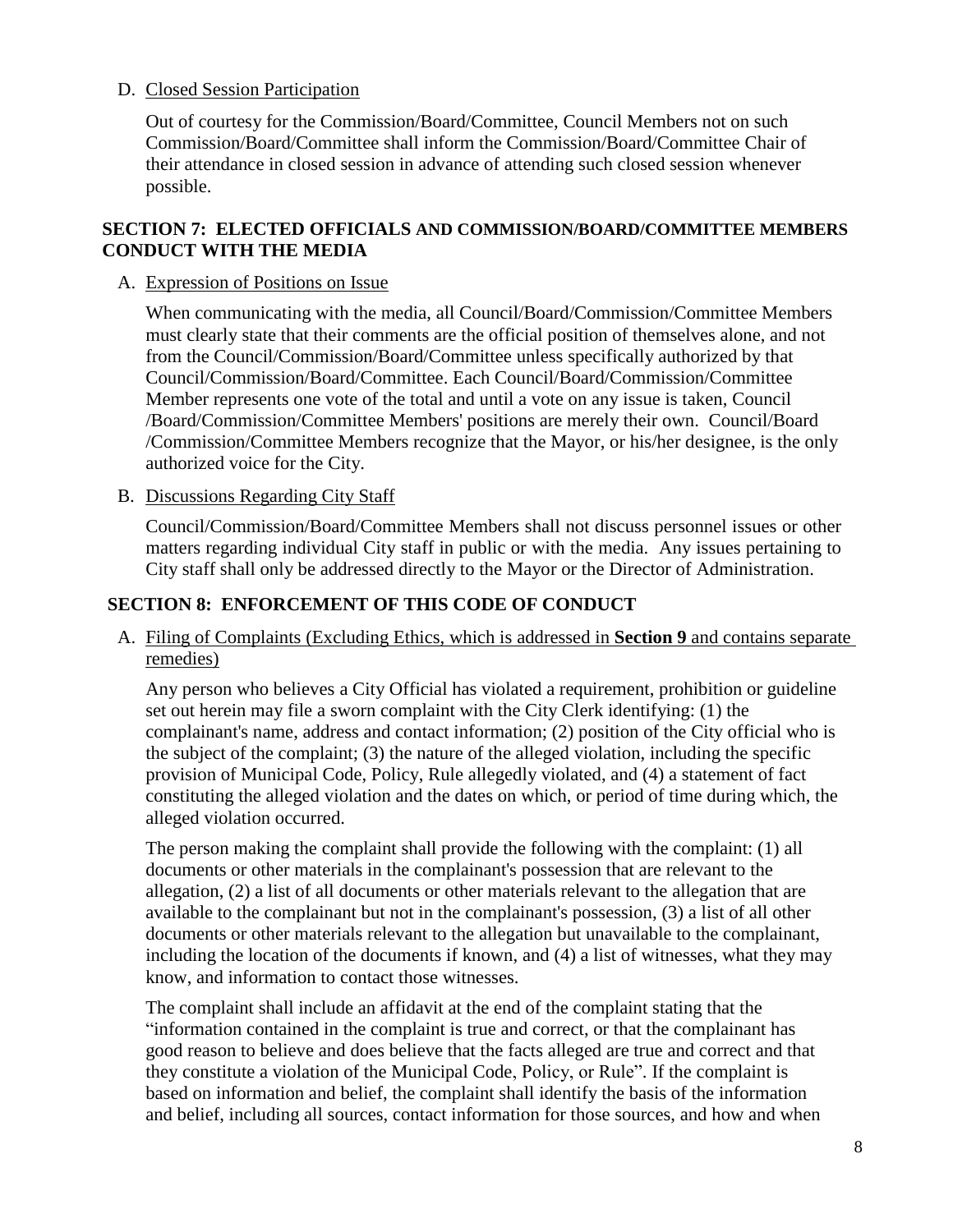the information and/or belief was conveyed to the complainant by those sources. The complainant shall swear to the facts by oath before a notary public, or before the City Clerk. A notary public or City Clerk shall verify the signature.

If a complaint filing is determined to be complete by the City Clerk, the City Clerk shall forward the matter to the Mayor or the Mayor's Designee. If the complaint filing is determined incomplete, the City Clerk shall notify the complainant of the deficiency. If the complaint is filed against the Mayor, the City Clerk shall submit the complaint filing to the Council President to work with the appropriate parties to process the complaint appropriately on behalf of the City.

#### B. Confidential Nature of Complaint

While complete confidentiality cannot be maintained, each complaint will be considered judiciously and as discreetly as possible, respecting both the complainant and the accused, throughout the investigation.

#### C. Time for Filing

A complaint under this Code must be filed no later than sixty (60) days from the date of discovery of the alleged violation. However, anyone having information on which a complaint is based is encouraged to file the complaint as soon as the information is obtained so that immediate action may be taken by the Council, the appropriate staff member or agency. The delay in filing a complaint may be considered in determining the sanction to be imposed.

#### D. False or Frivolous Complaints

A person who knowingly makes a false, misleading, or unsubstantiated statement in a complaint is subject to criminal prosecution for perjury and possible civil liability. If, after reviewing a complaint, it is determined that a sworn complaint is groundless and appears to have been filed in bad faith or for the purpose of harassment, or that intentionally false or malicious information has been provided, the subject shall be referred to the Chief of Police for referral to the District Attorney's Office for prosecution under penalty of perjury or as the District Attorney may determine. A City Official who seeks to take civil action regarding any such complaint shall do so at his or her expense.

## E. Complaint Procedure

## **(1)** Investigation

If the complaint is complete, it will be investigated by the City through its representative which may be the City's Risk Provider, Outside Counsel, or other appropriate party acting as the Investigative Officer, in a reasonable period of time.

## **(2)** Failure to Comply

All City Officials, whether elected and appointed, are required to cooperate with any such investigations. Failure to cooperate in an investigation, or making false statements, could subject the Official to sanctions or removal from office/position.

## **(3)** Recommendations

At the conclusion of the investigation, the Investigating Officer, following deliberation in open or closed session, shall submit a report to the Council, including findings of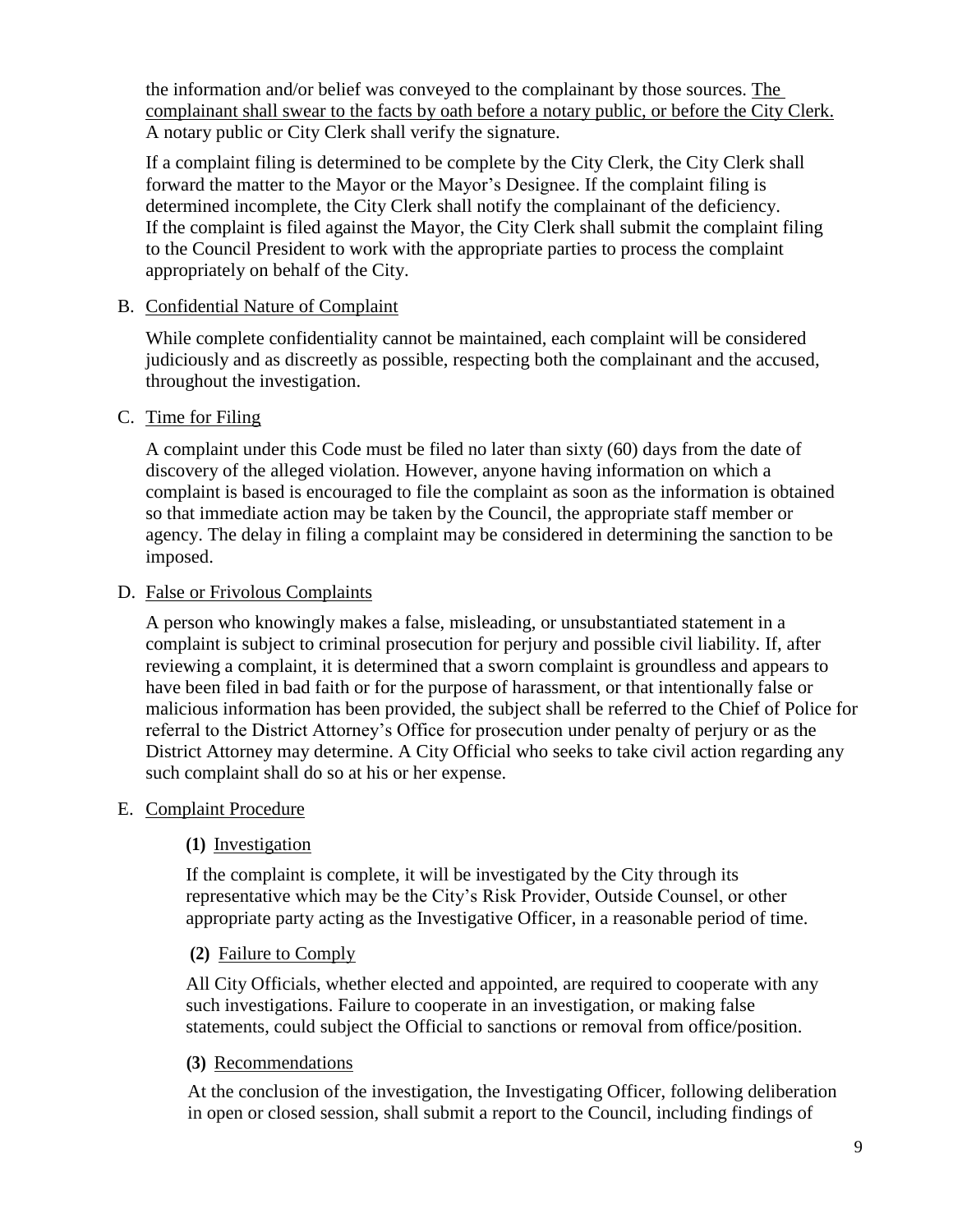fact, conclusions of law, and a recommendation as to what action, if any, the Council should consider with respect to the individual charged. The Investigating Officer shall provide the complainant and the individual charged with a copy of the report. Either the complainant or the person charged may file an objection to the report and shall have the opportunity to present arguments supporting the objection to the Council.

#### **(4)** Council Action

The Council shall consider and take action on the recommendation of the Investigating Officer within sixty (60) days after the Investigating Officer provides its findings. Upon review of the report and following deliberation, if the Council, by motion, concludes that there is a violation of the Code, the Council may direct mediation or impose a sanction or penalty. The Council may adopt, reject, or modify the recommendation made by the Investigating Officer. In resolving the complaint, the totality of the circumstances shall be taken into consideration, including the intent of the person accused of the wrongdoing.

#### **(5)** Penalties and Sanctions Policy

It is the intent of the Council to educate and, when necessary, discipline City Officials who violate this Code. Discipline shall be progressive, from the least punitive to the most punitive measures, unless the Council believes that progressive discipline does not provide the appropriate sanction due to the gravity of the offense, or because the Council does not believe the sanction would deter future misconduct. In all instances, the totality of the circumstances shall be taken into consideration in resolving the matter, including the intent of the one accused of wrongdoing.

#### **(6)** Possible Penalties and Sanctions

- i. An informal censure by the Council, which would only be made as part of a motion in a public meeting.
- ii. A formal censure by the Council, which would be made by motion in a public meeting and then published in the City newspaper.
- iii. Mandatory community service. [Wis. Stat.  $\S$  62.11(3)(e)]
- iv. Attendance at counseling or mediation sessions. [Wis. Stat. §62.l1(3)(e)]
- v. Imposition of a dollar fine of up to \$500.00. [Wis. Stat. §§ 62.11(3)(a)  $\&c)$ ]
- vi. Removal from Office. [Wis. Stat. § 62.11]
- vii. Discipline, up to and including termination (for Appointed Officials).
- viii. Any other sanction available by law.

The imposition of any of these penalties or sanctions will require an affirmative vote of ¾ of all Members of the Council (with six (6) voting Council Members, ¾ is calculated as  $6 \times .75 = 4.5$ , rounded up to 5 votes).

## **(7)** Notice

The Mayor, or his/her designee, shall provide notice of the Council's decision to the person charged within ten (10) days of decision.

#### **SECTION 9: ETHICS**

The state ethics code applicable to local government officials is found in Wisconsin Statutes § 19.59. (*This is affirmed by the CHARTER ORDINANCE change that was passed on March 1, 2005. Ordinance 2005-1835 repealed the Code of Ethics of the Municipal Code and provided*